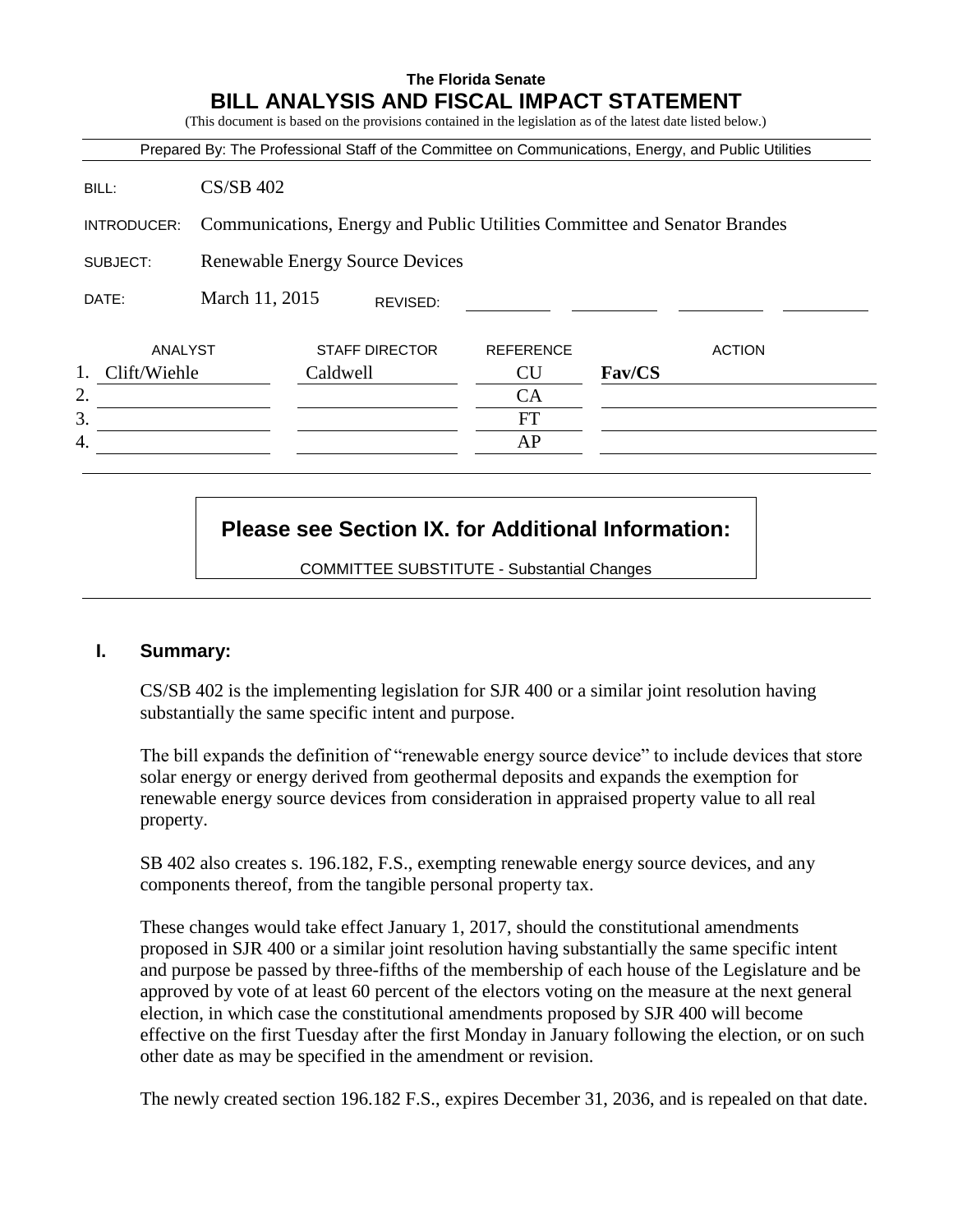# **II. Present Situation:**

The State Constitution authorizes finance and taxation, including local government ad valorem taxes on real property and tangible personal property,<sup>1</sup> assessment of taxes,<sup>2</sup> and exemptions to these taxes.<sup>3</sup> Among these provisions is authority for the Legislature to prohibit the consideration of the following in the determination of the assessed value of real property used for residential purposes:

- Any change or improvement made for the purpose of improving the property's resistance to wind damage.
- The installation of a renewable energy source device. $4$

The Legislature has implemented this prohibition in s. 193.624, F.S. The statute prohibits a property appraiser who is determining the assessed value of real property used for residential purposes from considering an increase in the just value of the property attributable to the installation of a renewable energy source device. The statute applies to a renewable energy source device installed on or after January 1, 2013, on new and existing residential real property. The statute defines the term "renewable energy source device" to mean any of the following equipment that collects, transmits, stores, or uses solar energy, wind energy, or energy derived from geothermal deposits:

- Solar energy collectors, photovoltaic modules, and inverters;
- Storage tanks and other storage systems, excluding swimming pools used as storage tanks;
- Rockbeds:
- Thermostats and other control devices;
- Heat exchange devices;
- Pumps and fans;
- Roof ponds;
- Freestanding thermal containers;
- Pipes, ducts, refrigerant handling systems, and other equipment used to interconnect such systems; however, such equipment does not include conventional backup systems of any type;
- Windmills and wind turbines;
- Wind-driven generators;
- Power conditioning and storage devices that use wind energy to generate electricity or mechanical forms of energy; and
- Pipes and other equipment used to transmit hot geothermal water to a dwelling or structure from a geothermal deposit.

# **III. Effect of Proposed Changes:**

SB 402 implements SJR 400 that amends Sections 3 and 4 of Article VII of the State Constitution, and creates Section 34 of Article XII of the State Constitution. These amendments to the State Constitution would exempt the assessed value of a renewable energy source device,

 $\overline{a}$ 

<sup>&</sup>lt;sup>1</sup> Article VII, section 9.

<sup>2</sup> Article VII, section 4.

<sup>3</sup> Article VII, section 3.

<sup>4</sup> Article VII, section 4.(i).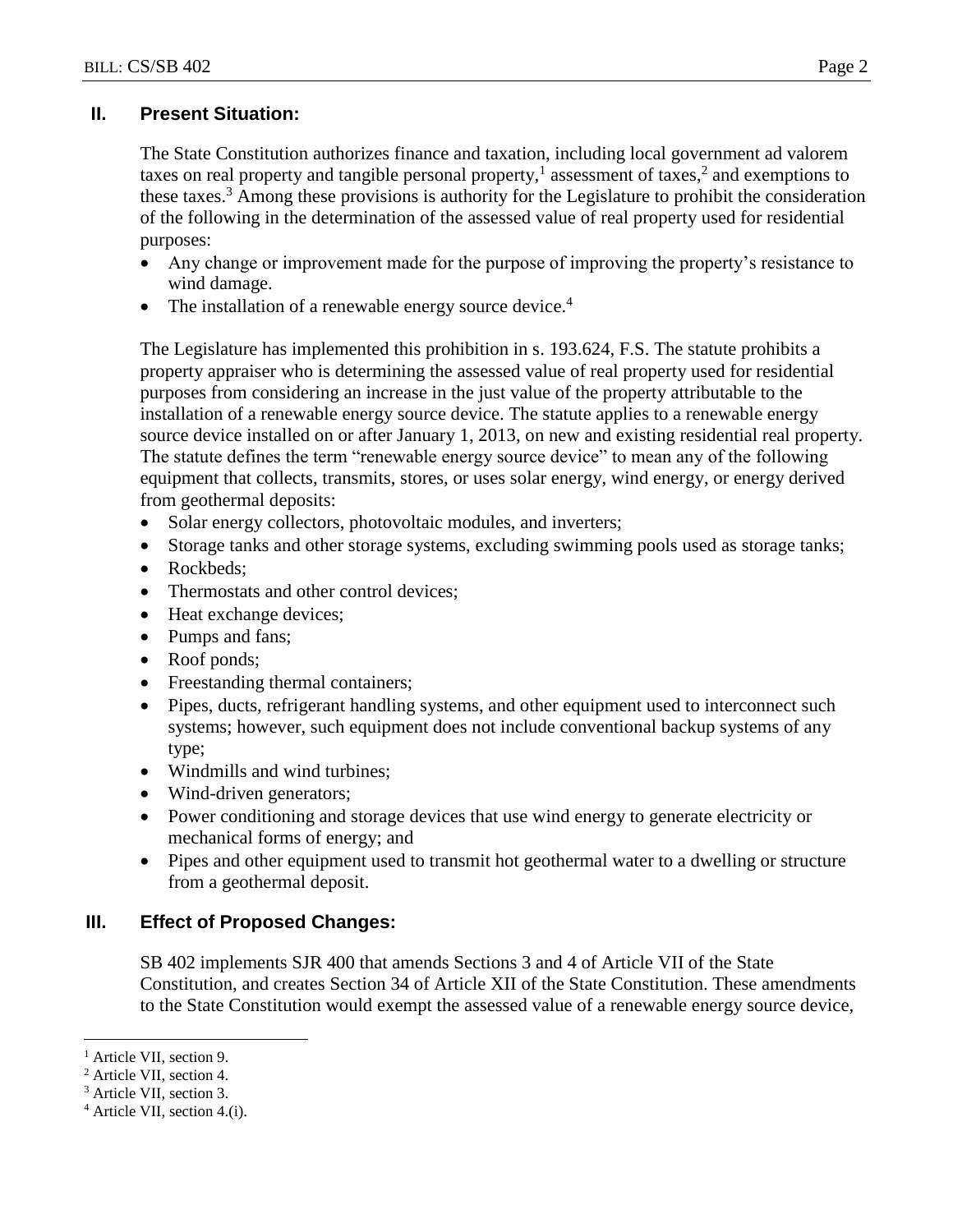or a component of such a device, from the tangible personal property tax and prohibit the consideration of the installation of renewable energy source devices and related components in determining the assessed value of a property for the purpose of ad valorem taxation.

The bill amends s. 193.624, F.S. to expand the definition of "renewable energy source device" to include devices for the storage of solar energy, wind energy, and energy derived from geothermal deposits. Changes to s. 193.624, F.S., would also expand the exemption of renewable energy devices from property value appraisal to all real property, as opposed to exclusively to residential property, as of January 1, 2017.

SB 402 creates s. 196.182, F.S., to exempt a renewable energy source device, as defined in s. 193.624, F.S., and any component of such a device, from the tangible personal property tax.

The newly created section 196.182 F.S., takes effect as of January 1, 2017, and expires December 31, 2036, and is repealed on that date.

## **IV. Constitutional Issues:**

A. Municipality/County Mandates Restrictions:

See Tax/Fee Issues.

B. Public Records/Open Meetings Issues:

None.

C. Trust Funds Restrictions:

None.

## **V. Fiscal Impact Statement:**

A. Tax/Fee Issues:

The fiscal impact of this bill on local government's ad valorem tax revenues is uncertain. If SJR 400 passes both the Legislature and the electorate, and if SB 402 or other implementing legislation is passed and becomes law, and if renewable energy source devices are installed on nonresidential real property, then some local governments may lose an opportunity for an unknown amount of an increase in ad valorem tax revenues that they would have had in absence of SJR 400 and this implementing legislation.

B. Private Sector Impact:

The bill may provide an incentive for owners of nonresidential property to install renewable energy source devices as this will no longer result in increased real property or intangible personal property taxes.